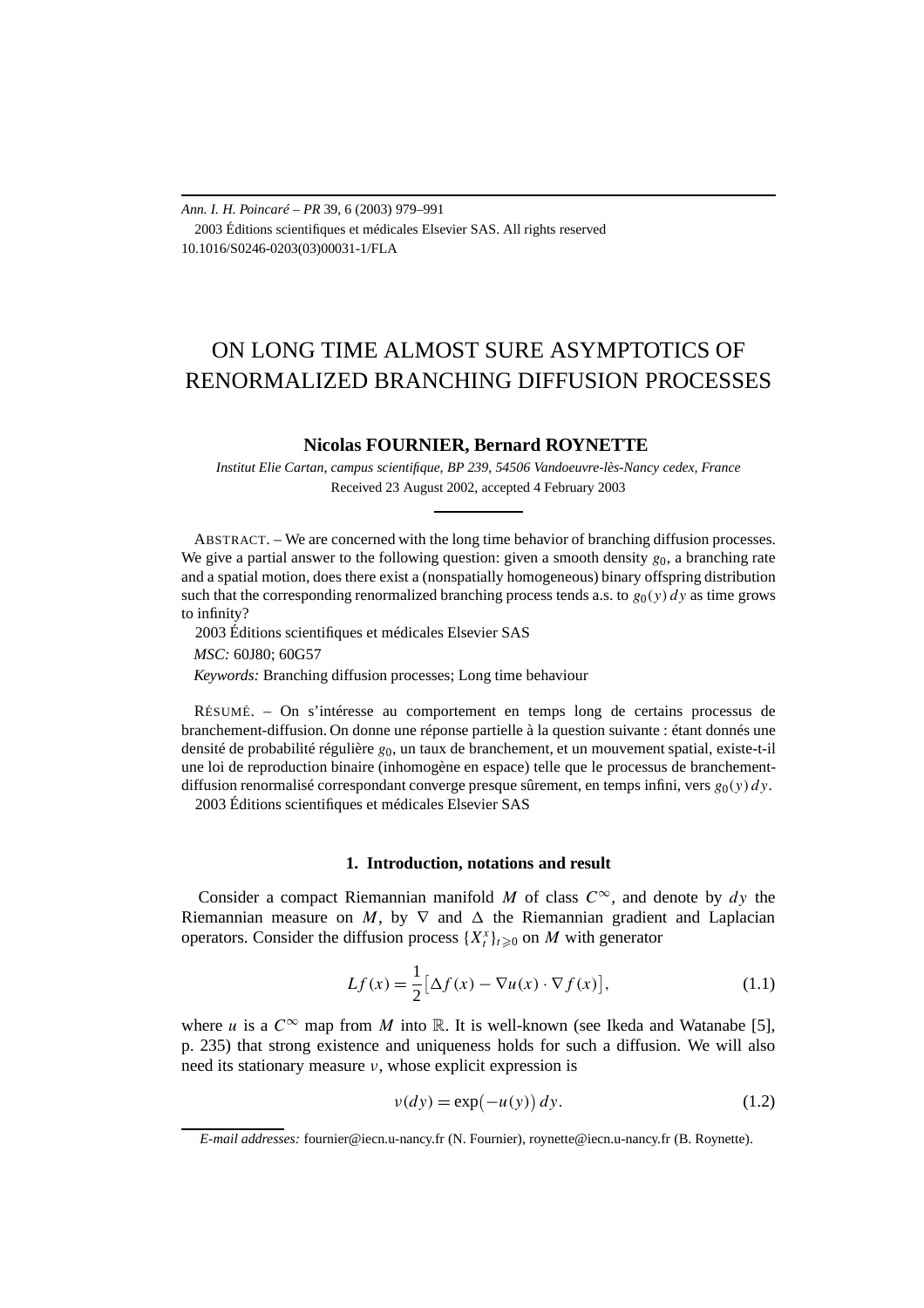We will denote by  $\langle f, h \rangle_{L^2(\nu)} = \int_M f(y)h(y)v(dy)$ . Then it is well known that *L* is symmetric with respect to *ν*, in the sense that for all *f* and *h* in  $C^2(M)$ ,

$$
\langle Lf, h \rangle_{L^2(\nu)} = \langle Lh, f \rangle_{L^2(\nu)} = -\frac{1}{2} \int_M \nabla f(y) \cdot \nabla h(y) \nu(dy). \tag{1.3}
$$

Consider now a family of probability measures on  $\{0, 2\}$ ,  $\{p_0(y), p_2(y)\}_{y \in M}$  indexed by the points of *M*. This family is called the "offspring distributions".

We also need a "branching rate"  $\lambda > 0$ , which is simply a strictly positive real number. Then, we consider the branching process  $\{Y_t^x\}_{t\geqslant 0}$ , which is a Markov process with values in

$$
\mathcal{A} = \left\{ \sum_{i=1}^{n} \delta_{x_i}; \ n \in \mathbb{N}, \ x_1, \dots, x_n \in M \right\}
$$
 (1.4)

(where  $\mathbb{N} = \{0, 1, 2, \ldots\}$ ) starting from  $\delta_x$ , associated with the motion *L*, with the branching rate  $\lambda > 0$ , and with the branching probabilities  $\{p_0(x), p_2(x)\}_{x \in M}$ .

We refer to Dynkin, [2] for the rigorous definition of  $\{Y_t^x\}_{t\geqslant0}$  (using the notation of Dynkin, we are in the case where  $\xi_t = X_t$ ,  $K(s, t) = \lambda(t - s)$  and  $\phi^t(x, z) =$  $p_0(x) + z^2 p_2(x)$ .

Roughly speaking,  $Y_t^x$  stands for the point measure describing the positions at time  $t$ of some particles which follow the dynamic below:

- (i) Each particle has a random exponential clock with parameter  $\lambda$ , independent of the others.
- (ii) Each particle moves independently of the others, according to the dynamic of the diffusion process with generator *L*.
- (iii) When the exponential clock of one particle (located at *y*) rings, the particle dies, and the number of offspring is a random variable with law  $(p_0(y), p_2(y))$ .
- (iv) The only interaction between the particles is that birth time and position of offspring coincide with the death time and position of their parent.

For  $\mu = \sum_{i=1}^{n} \delta_{x_i}$  in A and h a function on M, we set  $\langle \mu, h \rangle = \sum_{i=1}^{n} h(x_i)$ . We finally will use the extinction event, which we denote by

$$
\mathcal{E}_x = \{ \exists t, \ \forall s \geq t, \ \langle Y_s^x, 1 \rangle = 0 \} = \{ \exists t, \ \langle Y_t^x, 1 \rangle = 0 \}.
$$
 (1.5)

Our main result is the following.

THEOREM 1.1. – *Consider a*  $C^{\infty}$  *strictly positive probability density function g*<sub>0</sub> *on M. Denote by*  $g(y) = g_0(y) \exp(u(y))$ *. Assume that*  $\lambda > C$ *, where*  $C =$ sup<sub>*x*∈*M*</sub>  $|Lg(x)/g(x)|$ *. Assume that for some*  $C_0 \in (0, 1 - C/\lambda)$ *,* 

$$
p_0(y) = \frac{1}{2} \left( 1 - C_0 + \frac{Lg(y)}{\lambda g(y)} \right), \qquad p_2(y) = \frac{1}{2} \left( 1 + C_0 - \frac{Lg(y)}{\lambda g(y)} \right). \tag{1.6}
$$

*Then*  $P[\mathcal{E}_x] < 1$ *, and the following convergence results hold:*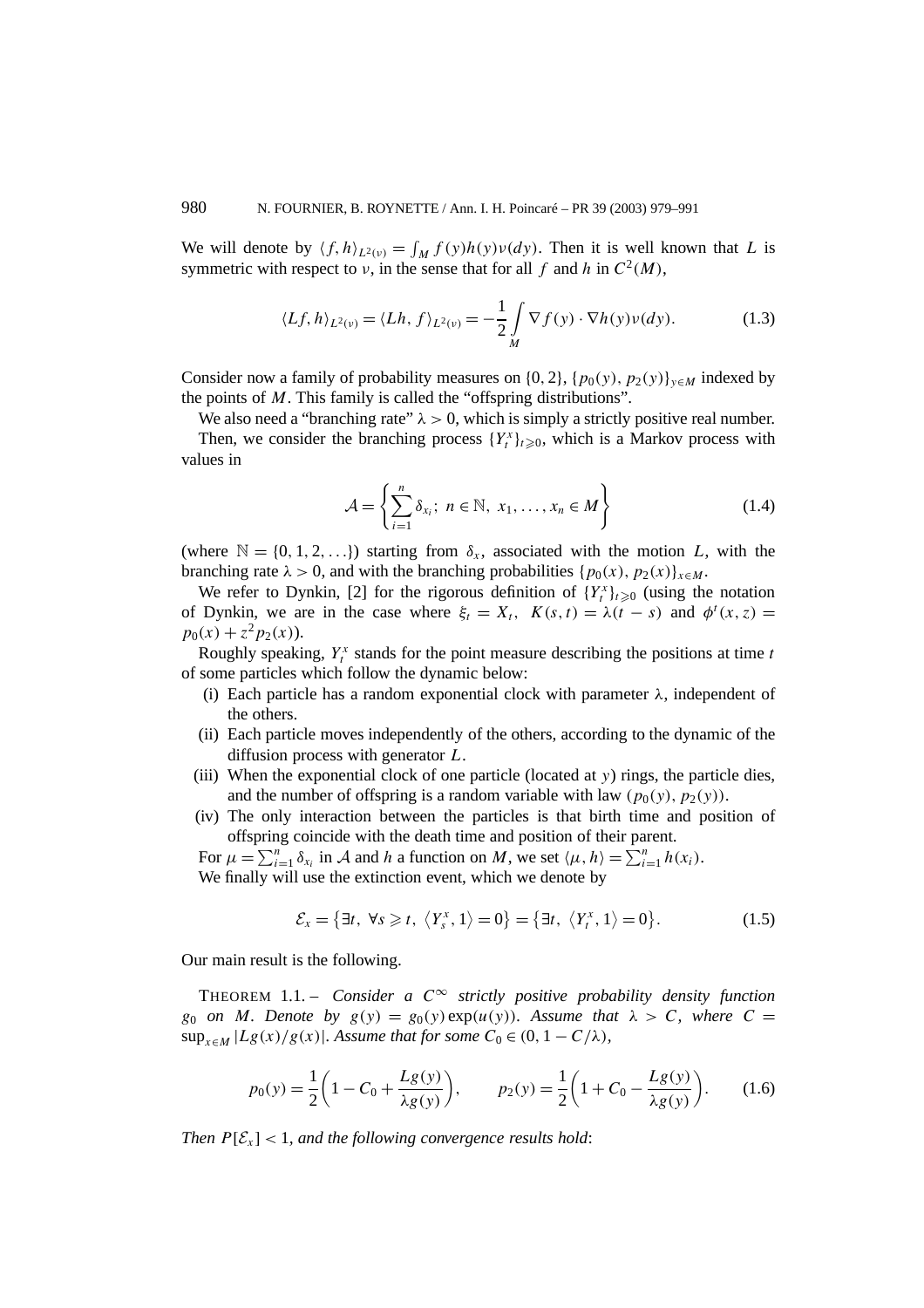(i) there exists a nonnegative random variable  $\widetilde{Z}^x$ , strictly positive on  $\mathcal{E}^c_x$ , such that *a.s., for all*  $h \in C(M)$ *,* 

$$
\lim_{t \to \infty} e^{-\lambda C_0 t} \langle Y_t^x, h \rangle = \widetilde{Z}^x \int_M h(y) g_0(y) \, dy; \tag{1.7}
$$

(ii) *almost surely, for all*  $h \in C(M)$ *,* 

$$
\lim_{t \to \infty} \mathbf{1}_{\mathcal{E}_x^c} \frac{\langle Y_t^x, h \rangle}{\langle Y_t^x, 1 \rangle} = \mathbf{1}_{\mathcal{E}_x^c} \int_M h(y) g_0(y) \, dy. \tag{1.8}
$$

One easily checks that for all  $y \in M$ ,  $p_0(y) + p_2(y) = 1$  and that  $p_2(y) \in (0, 1)$ . Notice that (ii) is an immediate corollary of (i). Remark also that Theorem 1.1 is quite natural. Indeed, our choice for  $p_0$  and  $p_2$  ensures that  $Lg + \lambda (p_2 - p_0)g = \lambda C_0 g$ . Intuitively, this means that *g* is a sort of "stable state" (with an exponentially growing number of particles): for each *x* in *M*, the particles which come at *x* (thanks to the spatial motion) are represented by  $Lg(x)$ , the appearance (or disappearance) of new particles at *x* by branching can be found in  $\lambda(p_2(x) - p_0(x))g(x)$ , and this leads to the new state  $\lambda C_0 g(x)$ .

Let us mention some literature on related topics. In the case of discrete-time multi-type Galton–Watson processes, with a finite number of types, Kesten and Stigum [6] proved a result similar to (1.7). However, the result in that paper which would correspond to the result  ${\overline{Z}}^x \neq 0$  =  ${\mathcal{E}}^c_x$  in our paper was not proved. Still in the context of [6], Kurtz et al. [7] obtained a result of type (1.8), on the whole non-extinction set.

In the case of superprocesses on  $\mathbb{R}^d$ , and in a quite general context, Pinsky [8] obtained a result of type (1.7), when taking expectations. It has been recently improved by Engländer and Turaev [3], who replaced convergence "in expectation" by a (stronger) convergence in law. Let us notice that these authors do not need a symmetry asumption of type (1.3).

Let us now give two motivations for this problem. First of all, consider the following problem in economics: suppose that the diffusion process  $\{X_t\}_{t\geq0}$  corresponds to a "natural" spatial motion (on the sphere for example) of some commercial products. As time tends to infinity, the distribution of each of these products naturally tends to the probability measure *ν*. Assume that some institution (political, or commercial), wants to modify this distribution, in order that it becomes  $g_0 = g dv$ , for some *g* fixed. To this end, the institution can act by using taxes (very high at some places, and low or inexistent in other places), or something else. Then, the independent spatial motions may be replaced by a branching process  ${Y_t}_{t\geq0}$ , with values in A. Theorem 1.1 shows how to choose the offspring distributions (i.e., the tax rate as a function of the position), in order to obtain asymptotically the desired distribution.

Consider now the following biological problem. Suppose that the diffusion process  ${X_t}_{t\geq0}$  corresponds to the dynamics of a "natural hereditary quality" of a population. As time tends to infinity, the distribution of this quality tends to the probability measure *ν*. Assume now that by selecting the offspring, a biologist wants to transform this asymptotical distribution. Theorem 1.1 shows how to select the offspring (as a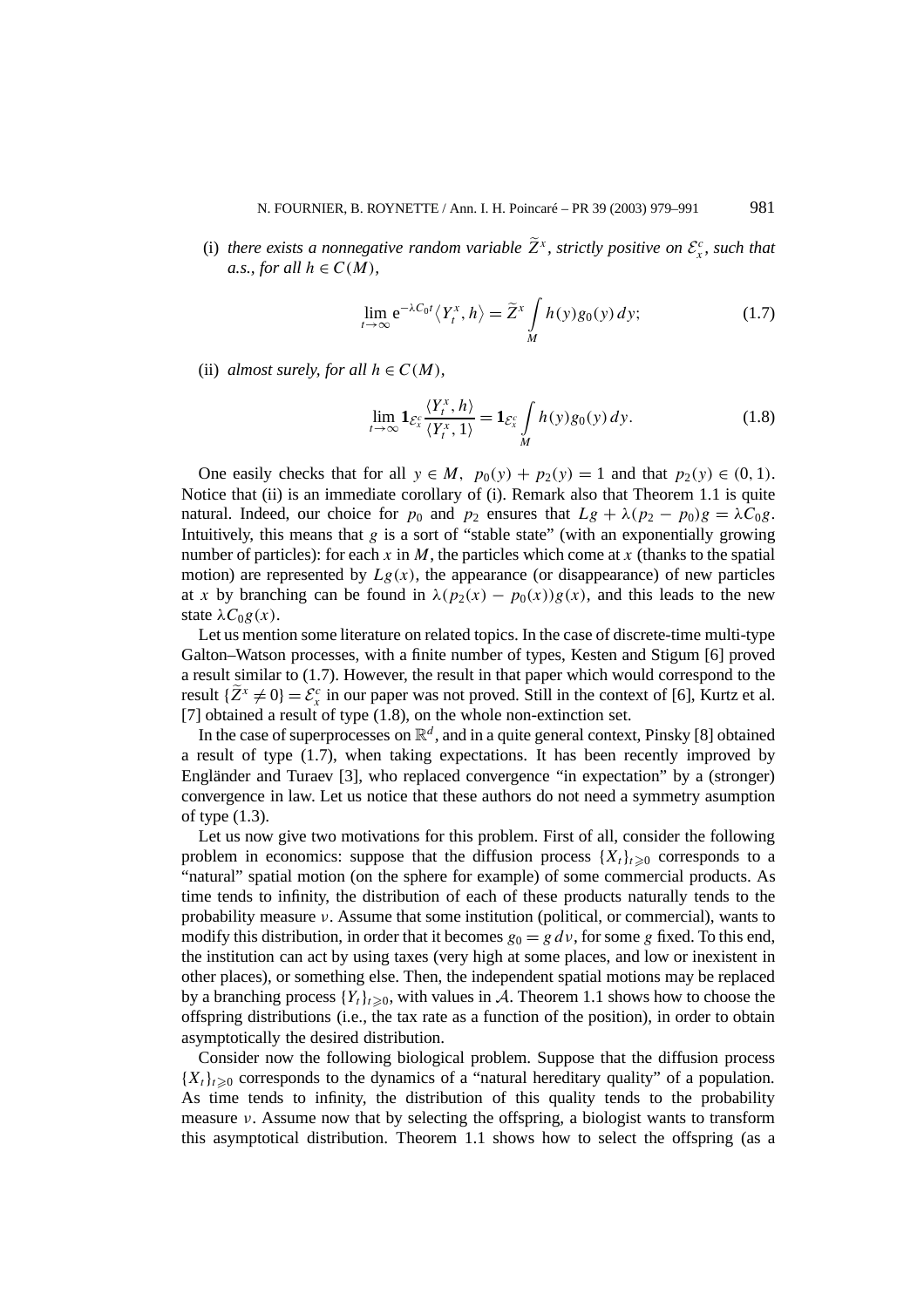function of the quality of the parent) in order to obtain asymptotically a given distribution  $g_0 = g \, dv$  of the qualities.

Let us now comment on our result. First remark that it was not *a priori* obvious that *P*[ $\mathcal{E}_x$ ] < 1. Indeed, the choice of *p*<sub>0</sub> and *p*<sub>2</sub> yield that  $\int_M (p_2(x) - p_0(x))g_0(x) dx =$  $C_0 > 0$ , but it is possible that at some places,  $p_2(y) < p_0(y)$ . The fact that  $P[\mathcal{E}_x] < 1$ comes from the fact that where  $g_0$  is large, i.e., where the (expected) asymptotic distribution of our process is large,  $p_2$  is greater than  $p_0$ . A discussion on this point is given in Engländer and Turaev [3] in the case of superprocesses (see Appendix B and Lemma 8, the eigenvalue  $\lambda_c$  is given here by  $\lambda C_0$ ).

Let us explain our assumptions. Our main requirement is that the branching rate is greater, in some sense, than the speed of the spatial motion. Our condition  $(\lambda > C)$ is probably not necessary, but it seems that if the motion is "much faster" than the branching rate, then one may not obtain any desired density: even if we force particles to be born at the locations where  $g_0$  is large, then they will quickly move away from these points.

The next assumption is that  $g_0$  is strongly equivalent to *ν*, in the sense that  $g_0(y) dy =$  $g(y)y(dy)$ , for some bounded from above and from below density function *g* (since *M* is compact). Although this condition is probably too strong, it seems that at least the equivalence of  $g_0(y) dy$  and of  $v(dy)$  is necessary (this is also the case in [3]). Indeed, if  $v(A) = 0$  for some subset  $A \subset M$ , we can not force particles to go in the region A using only branching. On the other hand, if  $v(A) > 0$  for some subset  $A \subset M$  we can not hope for the complete disappearence of particles in *A*, even by setting  $p_2(y) = 0$  for all *y* in *A*.

Finally, it would probably be possible to treat the more general case where the offspring distribution charges  $\mathbb N$  (instead of  $\{0, 2\}$ ). In such a case and if this distribution admits a second order moment, the conclusion of Theorem 1.1 might hold, replacing  $(1.6)$  by  $\sum_{n\geq 0} np_n(y) = 1 + C_0 - Lg(y)/\lambda g(y)$ .

To end this introduction, we would like to give the main intuition of our result (1.8). On  $\mathcal{E}_x^c$ , it is quite clear that the number of particles  $\langle Y_t^x, 1 \rangle$  grows to infinity with *t*. Applying the Markov property, we may write, for each  $s, t \geq 0$ , for all  $h \in C(M)$ ,

$$
\frac{\langle Y_{t+s}^x, h \rangle}{\langle Y_{t+s}^x, 1 \rangle} = \frac{\langle Y_t^x, 1 \rangle}{\sum_{i=1}^{\langle Y_t^x, 1 \rangle} \langle Y_s^{X_t^i}, 1 \rangle} \cdot \frac{\sum_{i=1}^{\langle Y_t^x, 1 \rangle} \langle Y_s^{X_t^i}, h \rangle}{\langle Y_t^x, 1 \rangle},
$$
(1.9)

where  $X_t^i$  (for  $i \in \{1, \ldots, \langle Y_t^x, 1 \rangle\}$ ) are the locations of the particles at *t*, and where conditioned on  $\mathcal{F}_t$ ,  $\{Y_s^{X_t^i}\}_{s\geq 0}$  are independent branching processes with initial conditions *δ<sub>Xi</sub>*. Hence, expecting that a law of large numbers holds, we might take the limit as *t* tends to infinity, and obtain that for some measure  $\mu$  on  $M$ ,

$$
\lim_{t \to \infty} \frac{\langle Y_{t+s}^x, h \rangle}{\langle Y_{t+s}^x, 1 \rangle} = \frac{\int_M E(\langle Y_s^x, h \rangle) \mu(dx)}{\int_M E(\langle Y_s^x, 1 \rangle) \mu(dx)} = \langle \xi_s^\mu, h \rangle,
$$
\n(1.10)

where the last equality stands for a definition. One can check that  $\xi_s^{\mu}$  satisfies the partial differential equation: for all  $\phi \in C^2(M)$ ,

$$
\partial_t \langle \xi_t^{\mu}, \phi \rangle = \langle \xi_t^{\mu}, L\phi + \lambda (p_2 - p_0) \phi \rangle - \lambda \langle \xi_t^{\mu}, p_2 - p_0 \rangle \langle \xi_t^{\mu}, \phi \rangle. \tag{1.11}
$$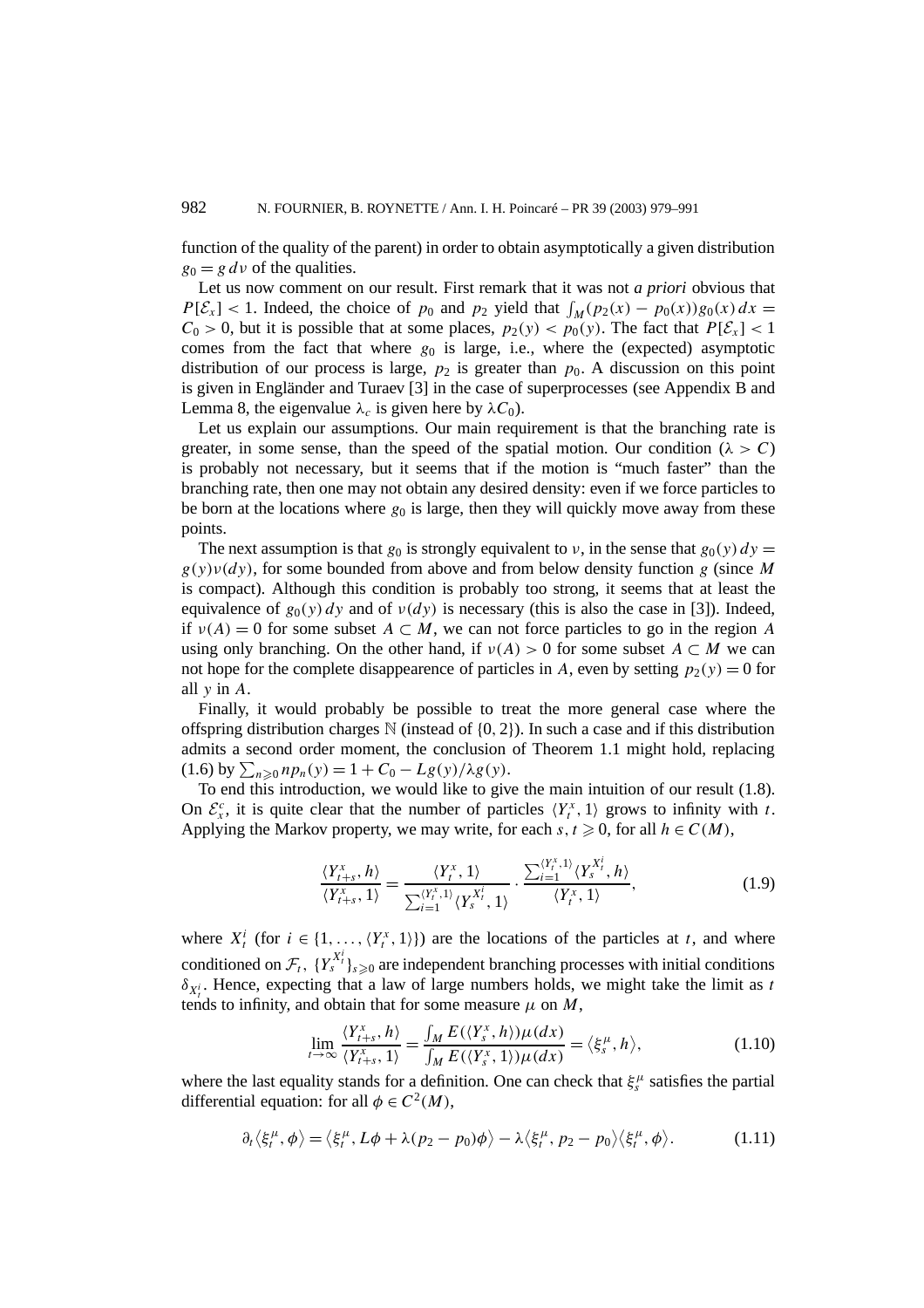But  $p_2$  and  $p_0$  have been chosen in such a way that the only stationary solution of this P.D.E. is  $g_0(x) dx$ . Hence, we expect that for any  $\mu$ ,  $\xi_s^{\mu}$  goes, as *s* tends to infinity, to  $g_0(x) dx$ . Letting *s* tend to infinity in (1.10) gives us the desired conclusion.

# **2. Proof**

In this section, we give the proof of our result. The assumptions of the previous section will always be supposed to hold.

We will use the notation *A* for a constant whose value changes from line to line.

We will first obtain some martingale properties of our branching process, which will in particular allow us to control the speed of growth of the size of the population.

Then, we will use a well-chosen orthonormal basis of  $L^2(v)$ . We will first prove (1.7) for each element *h* of this basis, and then extend the result to any continuous function *h* on *M*.

We first of all recall the generator of  $Y^x$ .

LEMMA 2.1. – *The process*  $\{Y_t^x\}_{t\geq0}$  *is a Markov process with values in A. We denote by*  $\mathcal L$  *its generator. For*  $f \in C^2(M)$  *and*  $\mu \in \mathcal A$ *, we set* 

$$
F^{f}(\mu) = \langle \mu, f \rangle \quad \text{and} \quad G^{f}(\mu) = \langle \mu, f \rangle^{2}.
$$
 (2.1)

*Then*

$$
\mathcal{L}F^f(\mu) = \left\langle \mu, Lf + \left(\lambda C_0 - \frac{Lg}{g}\right)f \right\rangle, \tag{2.2}
$$

$$
\mathcal{L}G^{f}(\mu) = \langle \mu, \lambda f^{2} + |\nabla f|^{2} \rangle + 2\langle \mu, f \rangle \langle \mu, Lf + \left(\lambda C_{0} - \frac{Lg}{g}\right)f \rangle. \tag{2.3}
$$

*Proof.* – Consider an element  $\mu = \sum_{i=1}^{n} \delta_{x_i}$  of A. Consider also  $\phi \in C^2(\mathbb{R})$  and  $f \in C^2(M)$ . Then one easily checks that

$$
\mathcal{L}[\phi(\langle \cdot, f \rangle)](\mu) = \partial_t E_{\mu}[\phi(\langle Y_t, f \rangle)]_{t=0}
$$
  
=  $\partial_t E\left[\phi\left(\sum_{i=1}^n f(X_i^{x_i})\right)\right]_{t=0} + \lambda \sum_{i=1}^n \{p_2(x_i) [\phi(\langle \mu, f \rangle + f(x_i)) - \phi(\langle \mu, f \rangle)]\}$   
+  $p_0(x_i) [\phi(\langle \mu, f \rangle - f(x_i)) - \phi(\langle \mu, f \rangle)]\},$  (2.4)

where  $X^{x_i}$  are independent diffusion processes on *M* with generator *L*, starting from  $x_i$ . Using the explicit expression of  $p_0$  and  $p_2$ , we first obtain (2.2) by setting  $\phi(x) = x$ , and then (2.3) by setting  $\phi(x) = x^2$ .  $\Box$ 

Then we deduce some martingale properties of our branching process.

COROLLARY 2.2. – Let  $f \in C^2(M)$ *. Then the process* 

$$
M_t^{x,f} = e^{-\lambda C_0 t} \langle Y_t^x, f \rangle - f(x) - \int_0^t e^{-\lambda C_0 s} \langle Y_s^x, Lf - f\frac{Lg}{g} \rangle ds \qquad (2.5)
$$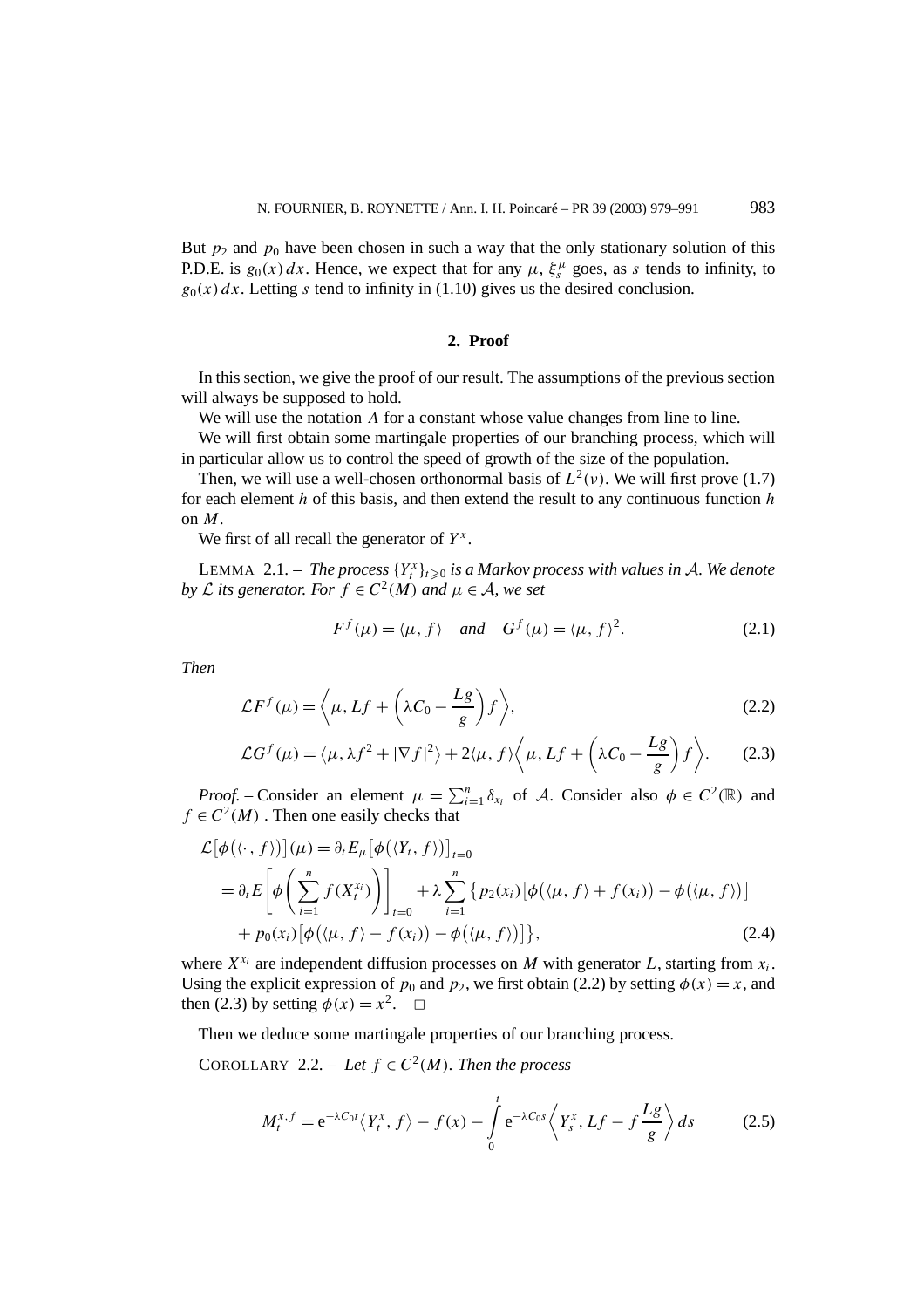*is a càdlàg* (*with an a.s. finite number of jumps on each compact time interval*) *martingale starting from* 0 *with* (*predictable*) *quadratic variation*

$$
\langle M^{x,f} \rangle_t = \int_0^t e^{-2\lambda C_0 s} \langle Y_s^x, \lambda f^2 + |\nabla f|^2 \rangle ds.
$$
 (2.6)

The proof of this corollary is immediate: it suffices to apply Itô's formula, (2.2) and (2.3).

We thus obtain some results about the growth of the population as *t* increases.

COROLLARY 2.3. –

(i) *There exists a constant* A *such that for all*  $t \ge 0$ *, all*  $x$  *in*  $M$ *,* 

$$
E\left[e^{-\lambda C_0 t}\langle Y_t^x, g\rangle\right] = g(x),\tag{2.7}
$$

$$
E\left[e^{-2\lambda C_0 t} \langle Y_t^x, g \rangle^2\right] \leqslant A. \tag{2.8}
$$

(ii) *Hence, for any bounded nonnegative measurable function h on M, there exists a constant*  $A_h$  *such that for all*  $t \geq 0$ *, all x in M* 

$$
E\left[e^{-\lambda C_0 t}\langle Y_t^x, h\rangle\right] + E\left[e^{-2\lambda C_0 t}\langle Y_t^x, h\rangle^2\right] \leqslant A_h.
$$
 (2.9)

*Proof.* – We first prove (i). Using Corollary 2.2 with  $f = g$ , it is obvious that

$$
M_t^{x,g} = e^{-\lambda C_0 t} \langle Y_t^x, g \rangle - g(x) \tag{2.10}
$$

is a martingale starting from 0. Hence (2.7) holds. Next, using the expression of the bracket of  $M^{x,g}$ , we deduce that

$$
E[e^{-2\lambda C_0 t} \langle Y_t^x, g \rangle^2] = g^2(x) + \int_0^t e^{-\lambda C_0 s} E[e^{-\lambda C_0 s} \langle Y_s^x, \lambda g^2 + |\nabla g|^2] \, ds
$$
  

$$
\leq g^2(x) + \left\| \frac{\lambda g^2 + |\nabla g|^2}{g} \right\|_{\infty} \int_0^t e^{-\lambda C_0 s} E[e^{-\lambda C_0 s} \langle Y_s^x, g \rangle] \, ds
$$
  

$$
\leq A + A \int_0^t e^{-\lambda C_0 s} \, ds \leq A,
$$
 (2.11)

the value of the constant *A* changing from line to line. Point (ii) is an immediate consequence, since for any *h* bounded, there exists a constant  $\tilde{A}_h$  such that for all  $y \in M$ ,  $h(y) \leq \tilde{A}_h g(y)$ .  $\Box$ 

In order to build a suitable basis of  $L^2(v)$ , we introduce some operators.

LEMMA 2.4. − *For*  $f \text{ } \in C^2(M)$ *, and*  $t \ge 0$ *, we define* 

$$
R_t f(x) = E\left[e^{-\lambda C_0 t} \langle Y_t^x, f \rangle\right].
$$
\n(2.12)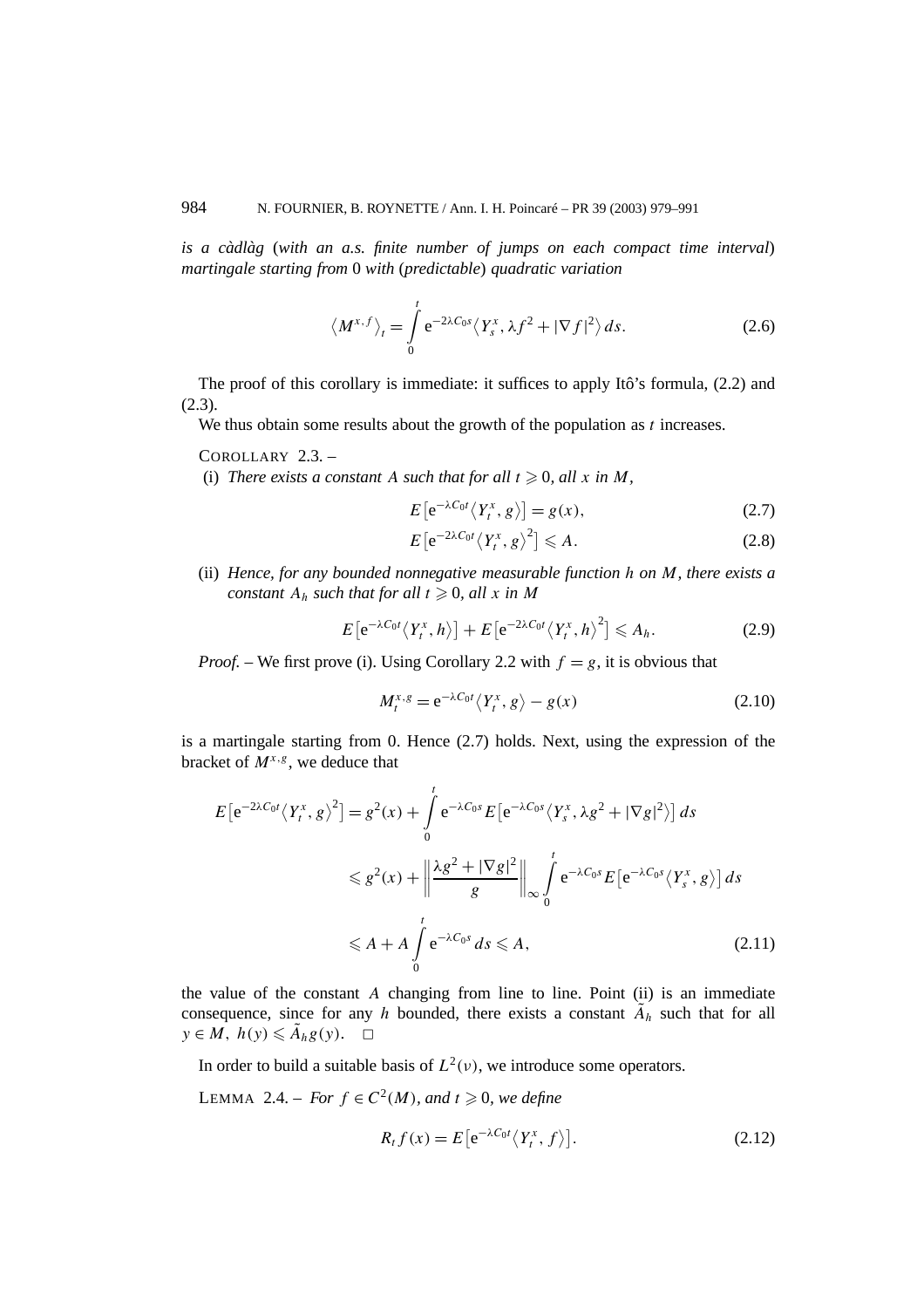*Then*  $R_t$  *is a semi-group with generator*  $K$  *defined by* 

$$
Kf(x) = Lf(x) - f(x)\frac{Lg(x)}{g(x)}.
$$
 (2.13)

*Consider also the h-transform of*  $R_t$  *defined by* 

$$
Q_t f(x) = \frac{1}{g(x)} R_t [fg](x).
$$
 (2.14)

*Then*  $Q_t$  *is a Markovian semi-group, and the associated generator is given by* 

$$
\widetilde{K}f(x) = \frac{1}{g(x)} \left( L[fg](x) - f(x)Lg(x) \right)
$$

$$
= \frac{1}{2} \left[ \Delta f(x) + \nabla f(x) \cdot \left( 2\frac{\nabla g(x)}{g(x)} - \nabla u(x) \right) \right].
$$
(2.15)

*The stationary measure of*  $Q_t$  *is*  $g^2v$ *, and for all h and f in*  $C^2(M)$ *,* 

$$
\langle \widetilde{K}h, f \rangle_{L^2(g^{2}\nu)} = \langle h, \widetilde{K}f \rangle_{L^2(g^{2}\nu)} = -\frac{1}{2} \int_M \nabla f(y) \cdot \nabla h(y) g^2(y) \nu(dy). \tag{2.16}
$$

*Proof.* – We first prove that  $R_t$  is a semi-group. Let thus  $f \in C^2(M)$ , and let  $s, t \ge 0$ . We first write  $Y_{t+s}^x$  as  $\sum_{i=1}^{(Y_t^x,1)} Y_s^{X_t^i}$ , where  $X_t^i$  (for  $i \in \{1,\ldots,\langle Y_t^x,1\rangle\})$  are the locations of the particles at *t*, and where conditioned on  $\mathcal{F}_t$ ,  $\{Y_s^{X_t^i}\}_{s\geq 0}$  are independent branching processes with initial conditions  $\delta_{X_t^i}$ . We obtain

$$
R_{t+s}f(x) = E\left[e^{-\lambda C_0 t} \sum_{i=1}^{\langle Y_t^x, 1 \rangle} E\left\{e^{-\lambda C_0 s} \langle Y_s^{X_t^i}, f \rangle | \mathcal{F}_t\right\}\right] = E\left[e^{-\lambda C_0 t} \sum_{i=1}^{\langle Y_t^x, 1 \rangle} R_s f(X_t^i)\right]
$$
  
=  $E\left[e^{-\lambda C_0 t} \langle Y_t^x, R_s f \rangle\right] = R_t[R_s f](x).$  (2.17)

Next, it is clear from Corollary 2.2 that the generator of  $R_t$  is given by  $K$ . It is immediately deduced that  $Q_t$  is a semi-group and that (2.15) and (2.16) hold. The fact that  $Q_t$  is Markov (i.e.,  $Q_t$ 1 = 1) is deduced from Corollary 2.3(i).  $\Box$ 

Next we present useful properties of  $R_t$ .

LEMMA 2.5. –

(i) *There exist some*  $C^{\infty}$  *functions*  $q(t, x, y)$  *and*  $r(t, x, y)$  *on*  $(0, \infty) \times M \times M$  *such that for all measurable function f on M,*

$$
Q_t f(x) = \int_M q(t, x, y) f(y) dy, \qquad R_t f(x) = \int_M r(t, x, y) f(y) dy.
$$
 (2.18)

(ii) *The semi-group*  $(R_t)_{t\geq0}$  *is strongly continuous, this is, for any*  $h \in C(M)$ *,* 

$$
\lim_{t \to 0} \|R_t h - h\|_{\infty} = 0.
$$
\n(2.19)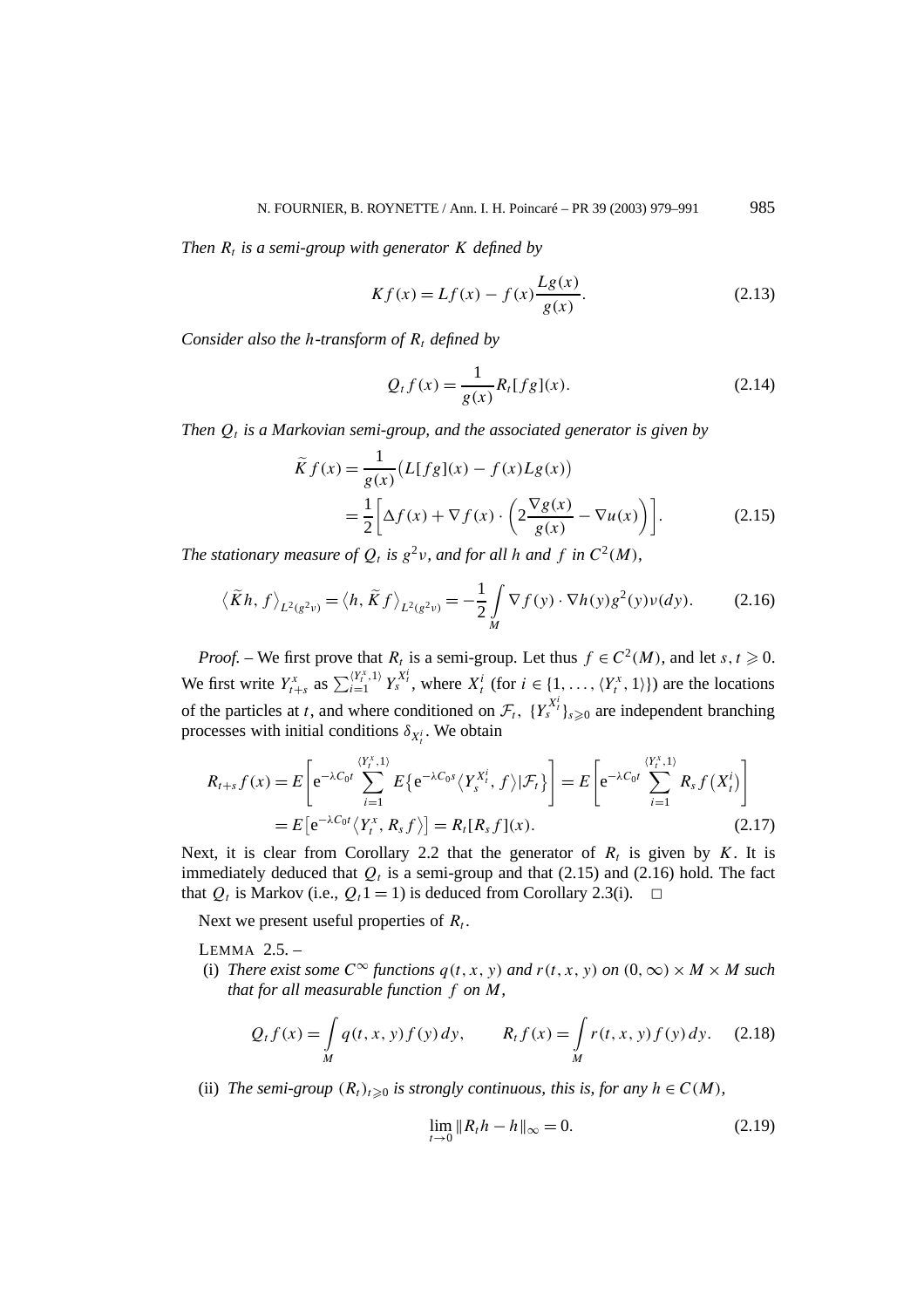*Proof.* – The generator  $\tilde{K}$  of  $Q_t$  is the generator of a *M*-valued uniformly elliptic diffusion process, so that it is well-known, see, e.g., Fefferman and Sanchez-Calle [4], p. 268, that there exists a  $C^{\infty}$  function  $q(t, x, y)$  on  $(0, \infty) \times M \times M$  such that for all measurable function *f* on *M*,  $Q_t f(x) = \int_M q(t, x, y) f(y) dy$ . Hence,

$$
R_t f(x) = g(x) Q_t \left[ \frac{f}{g} \right](x) = \int_M g(x) \frac{q(t, x, y)}{g(y)} f(y) dy \tag{2.20}
$$

and thus (i) holds with  $r(t, x, y) = q(t, x, y)g(x)/g(y)$ , which has the same regularity as *r* since *g* is  $C^{\infty}$ , bounded from below and from above.

It is also standard that  $(Q_t)_{t\geq0}$  is strongly continuous, from which point (ii) it is immediately deduced.  $\square$ 

We now build a basis of  $L^2(v)$ , of which the elements are eigenfunctions of *K*.

LEMMA 2.6. – *There exists an nondecreasing sequence*  $\{\rho_n\}_{n\geq 0}$  *of nonnegative real numbers and a sequence*  $\{\psi_n\}_{n\geq 0}$  *of real-valued functions on M such that:* 

- (i)  $\rho_0 = 0$ *, and*  $\rho_n > 0$  *for all*  $n \ge 1$ *,*
- (ii)  $\{\psi_n\}_{n\geq 0}$  *is an orthonormal basis of*  $L^2(M, v)$ *, and*  $\psi_0 = g/\sqrt{\int_M g^2 dv}$ *,*
- (iii) *for all*  $n \ge 0$ ,  $K \psi_n = -\rho_n \psi_n$  *and for all*  $t \ge 0$ ,  $R_t \psi_n = e^{-\rho_n t} \psi_n$ ,
- (iv) *for all*  $n, \psi_n \in C^\infty(M)$ *,*
- (v) *for all*  $t > 0$ ,  $\sum_{n \geq 0} e^{-\rho_n t} < \infty$ .

*Proof.* – Consider the eigenvalues and eigenfunctions of  $\tilde{K}$ :  $\tilde{K}\phi_n = -\rho_n\phi_n$ , for all  $n \geq 0$ , where  $\rho_n$  are nonnegative real numbers. (It is clear from (2.16) that the eigenvalues of  $\tilde{K}$  are nonpositive.) One easily deduces that for each  $n \geq 0$ , any  $t > 0$ ,  $Q_t \phi_n = e^{-\rho_n t} \phi_n$ .

Next, notice that for each  $t > 0$  fixed,  $Q_t$  is a Hilbert–Schmidt operator. Indeed, this is a straightforward consequence of Lemma 2.5, and of Ex 49-b p. 1086 of [1]. This implies that its spectrum is discrete, and that (v) holds (since  $Q_{t/2}$  is Hilbert–Schmidt). We number the  $\rho_n$  in nondecreasing order and note that it follows classically that  $\rho_0 < \rho_1$ . We choose  $\{\phi_n\}$  an orthonormal basis of  $L^2(M, g^2\nu)$ . Finally notice that  $\rho_0 = 0$ , and that the associated (renormalized) eigenfunction is  $\phi_0 = 1/\sqrt{\int_M g^2 dv}$ .

Then the sequence  $\psi_n = g\phi_n$  satisfies the conclusion of the lemma. Indeed, points (i) and (ii) are straightforward. Next, it is clear that for each  $n \geq 0$ ,  $K\psi_n = g\widetilde{K}\phi_n =$  $-g\rho_n\phi_n = -\rho_n\psi_n$ . In the same spirit,  $R_t\psi_n = gQ_t\phi_n$ . Hence  $R_0\psi_n = \psi_n$ , and  $\partial_tR_t\psi_n = gP_t\phi_n$ .  $g\partial_t Q_t \phi_n = -\rho_n g Q_t \phi_n = -\rho_n R_t \psi_n$ , and (iii) follows.

Point (iv) is an immediate consequence of the previous lemma: for any  $t > 0$  fixed,  $\psi_n = e^{\rho_n t} R_t \psi_n = e^{\rho_n t} \int_M \psi_n(y) r(t, \cdot, y) dy$ . Since  $r(t, \cdot, \cdot)$  is  $C^\infty$  on  $M \times M$ , the usual Lebesgue theorem allows to conclude the proof. Finally, point (v) has already been proved.  $\square$ 

We now study the asymptotic behaviour of  $e^{-\lambda C_0 t} \langle Y_t^x, \psi_n \rangle$  for each *n*. This will be sufficient, since  $\{\psi_n\}$  is a basis of  $L^2(M, \nu)$ .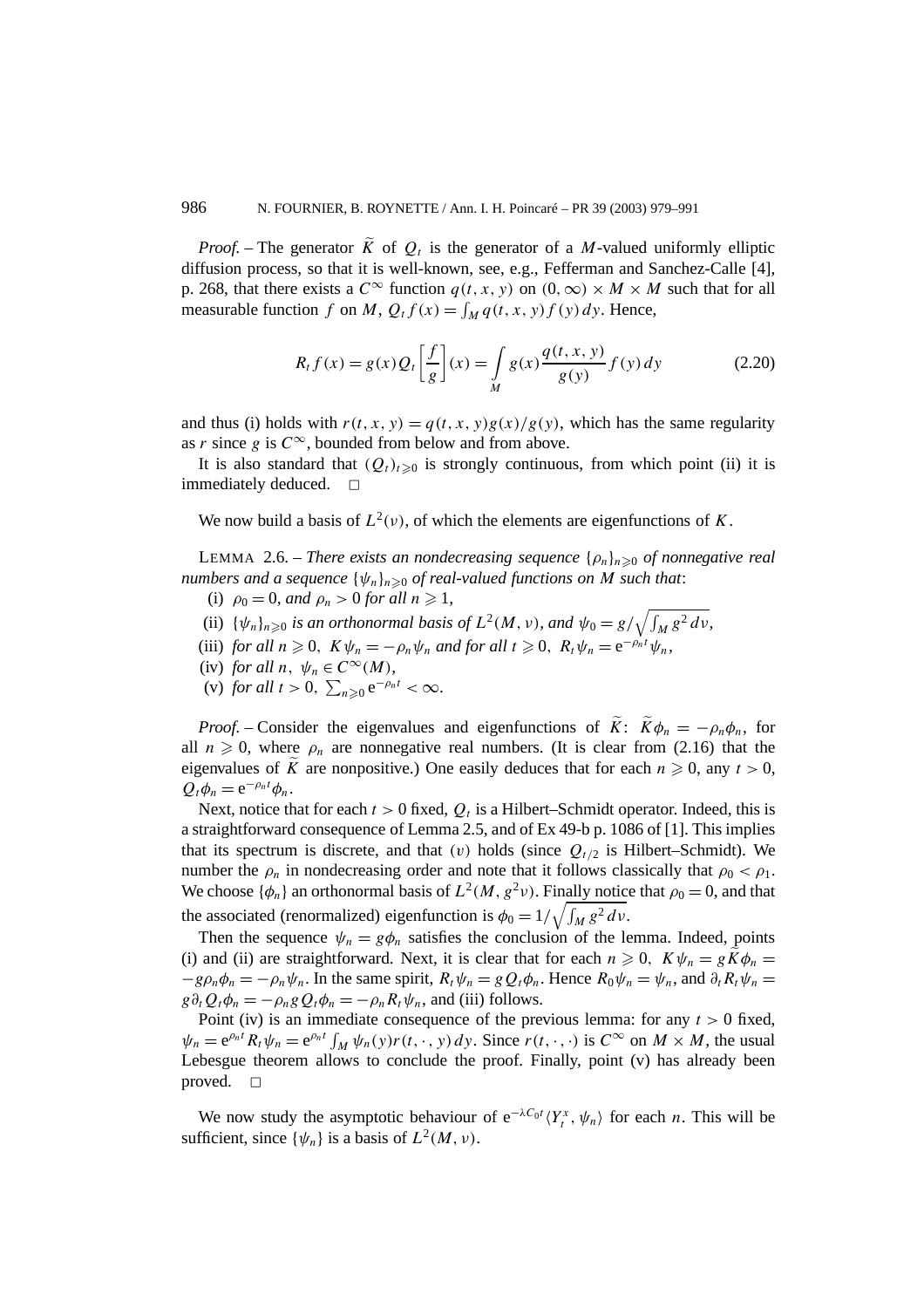LEMMA 2.7. –

(i) *There exists a nonnegative random variable*  $Z^x$  *such that a.s. and in*  $L^2(\Omega)$ *,* 

$$
\lim_{t \to \infty} e^{-\lambda C_0 t} \langle Y_t^x, g \rangle = Z^x. \tag{2.21}
$$

*Furthermore, there exists a constant A such that for all*  $x \in M$ *,* 

$$
E[Z^x] = g(x), \qquad E[(Z^x)^2] \leq A. \tag{2.22}
$$

(ii) *For all*  $n \ge 1$ , *a.s.*,

$$
\lim_{t \to \infty} e^{-\lambda C_0 t} \langle Y_t^x, \psi_n \rangle = 0.
$$
\n(2.23)

*Proof.* – We begin with (i). We know from Corollaries 2.2 and 2.3 that  $M_t^{x,g}$  =  $e^{-\lambda C_0 t} \langle Y_t^x, g \rangle - g(x)$  is a martingale starting from 0 and bounded in  $L^2$ , from which (i) is a straightforward consequence.

We now prove (ii). We set  $W_t^{n,x} = e^{-\lambda C_0 t} \langle Y_t^x, \psi_n \rangle$ . Using Corollary 2.2 and the fact that  $L\psi_n - \psi_n Lg/g = K\psi_n = -\rho_n \psi_n$ , we deduce that

$$
W_t^{n,x} = \psi_n(x) - \rho_n \int\limits_0^t W_s^{n,x} ds + M_t^{x,\psi_n}, \qquad (2.24)
$$

where  $M^{x, \psi_n}$  is defined in (2.5). This equation can be solved explicitely:

$$
W_t^{n,x} = e^{-\rho_n t} \left[ \psi_n(x) + \int_0^t e^{\rho_n s} dM_s^{x, \psi_n} \right].
$$
 (2.25)

Denote by  $O_t^{n,x} = \int_0^t e^{\rho_n s} dM_s^{x, \psi_n}$ . We clearly just have to check that  $D_t^{n,x} = e^{-\rho_n t} O_t^{n,x}$ goes a.s. to 0 as *t* increases to infinity. This will be done by using the Borel–Cantelli lemma: it suffices to check that for any  $\varepsilon > 0$ ,

$$
\sum_{k\geqslant 1} P\left[\sup_{\{k,k+1\}} |D_l^{n,x}| \geqslant \varepsilon\right] < \infty. \tag{2.26}
$$

But for all *k*,

$$
P\Big[\sup_{[k,k+1]}|D_t^{n,x}|\geqslant \varepsilon\Big]\leqslant P\Big[\sup_{[k,k+1]}|O_t^{n,x}|\geqslant \varepsilon e^{k\rho_n}\Big]\leqslant A\frac{e^{-2k\rho_n}}{\varepsilon^2}E\big[\big(O_{k+1}^{n,x}\big)^2\big]\qquad(2.27)
$$

by using Doob's inequality, since  $O^{n,x}$  is a martingale. Finally, an easy computation using the quadratic variation of  $O^{n,x}$  (which is obtained from that of  $M^{x,y_n}$ , which is given in Corollary 2.2), using Corollary 2.3 and Lemma 2.6(iv) shows that for some constant *An*,

$$
E\left[\left(O_t^{n,x}\right)^2\right] = E\left[\int\limits_0^t e^{2\rho_n s} e^{-2\lambda C_0 s} \langle Y_s^x, \lambda \psi_n^2 + |\nabla \psi_n|^2 \rangle ds\right]
$$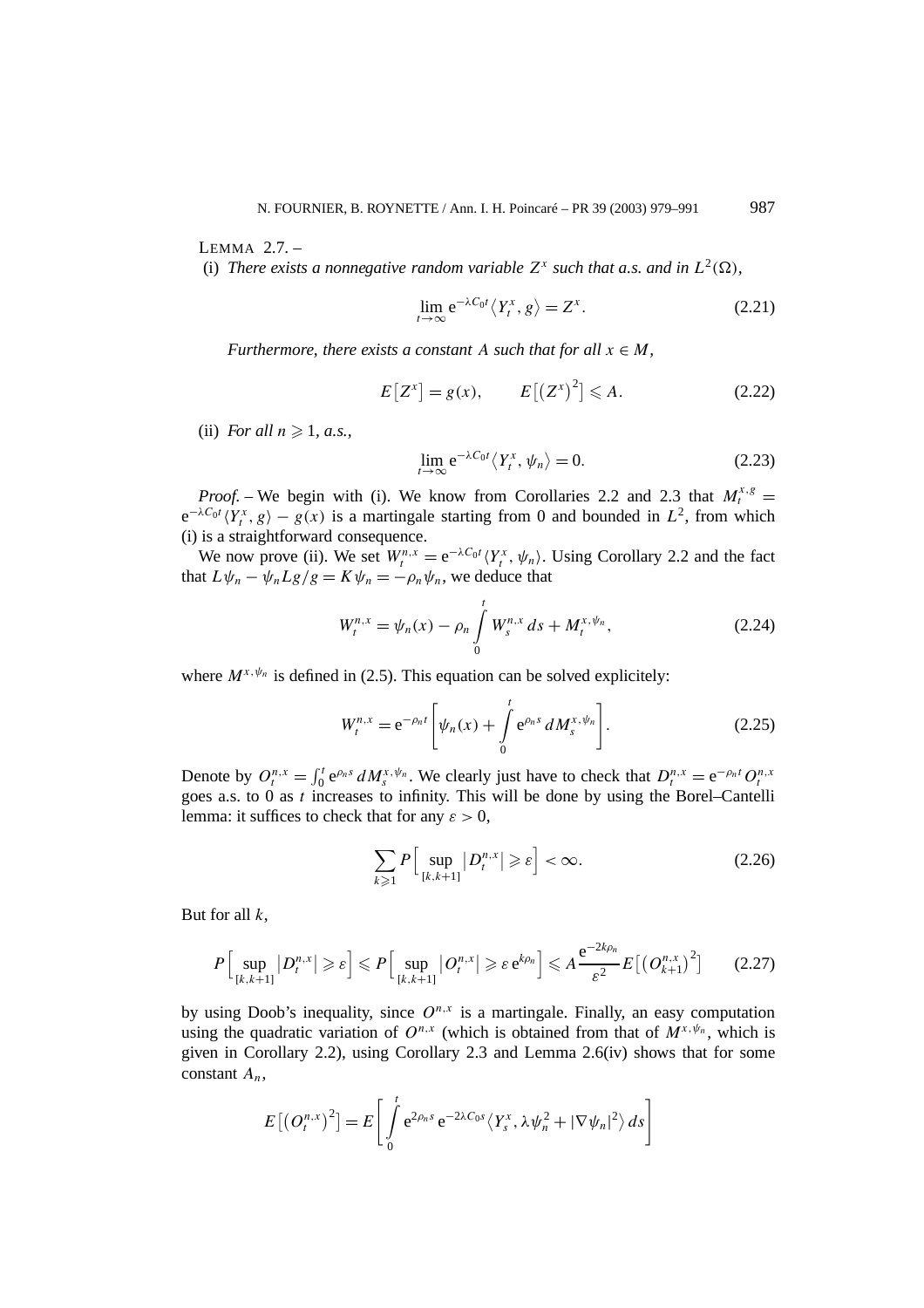988 N. FOURNIER, B. ROYNETTE / Ann. I. H. Poincaré – PR 39 (2003) 979–991

$$
\leq A_n \int_0^t e^{2\rho_n s} e^{-\lambda C_0 s} ds \leq A_n (1+t) \left( e^{2\rho_n t - \lambda C_0 t} + 1 \right). \tag{2.28}
$$

We furthermore deduce that, for some constant  $A_{n,\varepsilon}$ ,

$$
P\left[\sup_{\{k,k+1\}}|D_t^{n,x}|\geqslant \varepsilon\right]\leqslant A_{n,\varepsilon}(k+2)\left[e^{-\lambda C_0 k}+e^{-2\rho_n k}\right]
$$
\n(2.29)

which allows to conclude that  $(2.26)$  holds. This ends the proof.  $\Box$ 

We deduce the non-triviality of the extinction event.

COROLLARY 2.8. – *Recall that*  $\mathcal{E}_x$  *is the extinction event.* (i) *Set*  $\varepsilon = \inf_{y \in M} g(y)/2 > 0$ *. Then* 

$$
\alpha = \inf_{x \in M} P[Z^x > \varepsilon] > 0. \tag{2.30}
$$

(ii)  $\sup_{x \in M} P[\mathcal{E}_x] \leq 1 - \alpha.$ 

*Proof. –* We first check (i). Thanks to Lemma 2.7(i), we know that for all *x* in *M*,  $E[Z^x] = g(x)$  and  $A = \sup_{x \in M} E[(Z^x)^2] < \infty$ . Thus

$$
g(x) = E\left[Z^{x}\mathbf{1}_{Z^{x}\leq \varepsilon}\right] + E\left[Z^{x}\mathbf{1}_{Z^{x}>\varepsilon}\right] \leq \varepsilon + \sqrt{A}\sqrt{P\left[Z^{x}>\varepsilon\right]}
$$
(2.31)

which allows to conclude the proof. Point (ii) is now obvious, since it is clear from Lemma 2.7(i) that  $\mathcal{E}_x \subset \{Z^x = 0\} \subset \{Z^x \leq \varepsilon\}.$ 

We now extend Lemma 2.7 to continuous functions on *M*.

LEMMA 2.9. – *Set*  $a := 1/((\int_M g^2 dv))$ . *Then for all*  $h \in C(M)$ , *a.s.*,

$$
\lim_{t \to \infty} e^{-\lambda C_0 t} \langle Y_t^x, h \rangle = a Z^x \langle h, g \rangle_{L^2(\nu)}.
$$
\n(2.32)

*Proof.* – We prove this result by using the previous lemma. We thus consider  $h \in$  $C(M)$ . We first recall that due to Lemma 2.5(ii),

$$
\lim_{t \to 0} \|R_t h - h\|_{\infty} = 0.
$$
\n(2.33)

Then we split *h* and  $R<sub>t</sub>h$  according to the orthonormal basis  $\psi_n$ :

$$
h = \sum_{n\geqslant 0} \langle h, \psi_n \rangle_{L^2(\nu)} \psi_n, \qquad R_t h = \sum_{n\geqslant 0} \langle h, \psi_n \rangle_{L^2(\nu)} e^{-\rho_n t} \psi_n.
$$
 (2.34)

Then we consider the approximation  $h_p = \sum_{n=0}^{p} \langle h, \psi_n \rangle_{L^2(v)} \psi_n$ .

Then it is clear from Lemma 2.7, since  $\psi_0 = g / \sqrt{\int_M g^2 dv}$  and  $\rho_0 = 0$ , that for any  $t > 0$  and any  $p \ge 1$ , a.s.,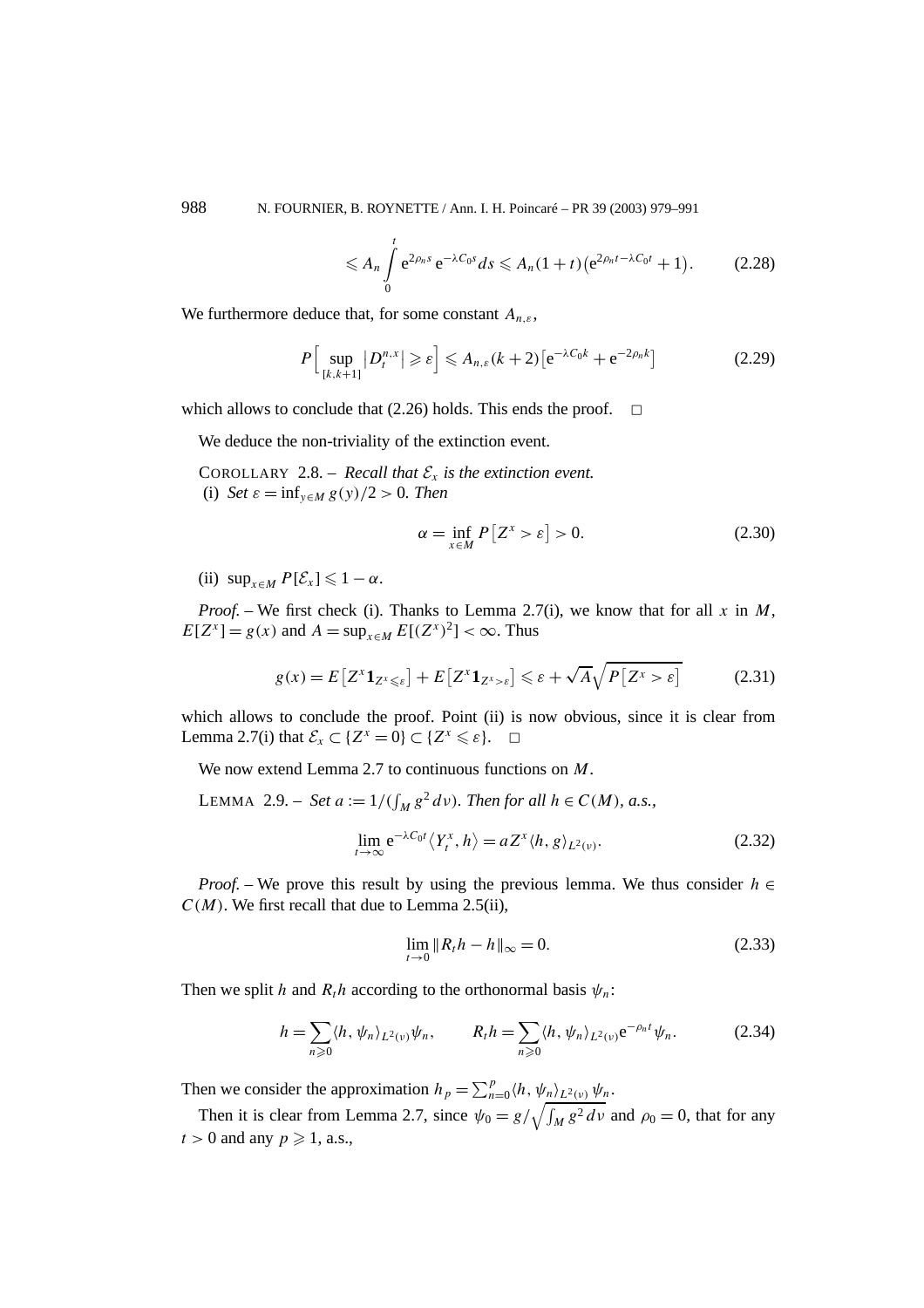N. FOURNIER, B. ROYNETTE / Ann. I. H. Poincaré – PR 39 (2003) 979–991 989

$$
\lim_{s \to \infty} e^{-\lambda C_0 s} \langle Y_s^x, R_t h_p \rangle = \sum_{n=0}^p e^{-\rho_n t} \langle h, \psi_n \rangle_{L^2(\nu)} \lim_{s \to \infty} e^{-\lambda C_0 s} \langle Y_s^x, \psi_n \rangle
$$

$$
= \langle h, \psi_0 \rangle_{L^2(\nu)} \frac{Z^x}{\sqrt{\int_M g^2 dv}} = a Z^x \langle h, g \rangle_{L^2(\nu)}.
$$
(2.35)

Furthermore, using Lemma 2.5(i), one easily checks that for any  $t > 0$ , there exists a constant *A(t)* such that for all  $n \ge 0$ ,

$$
\|\psi_n\|_{\infty} = e^{\rho_n t} \|R_t \psi_n\|_{\infty} \leqslant A(t) e^{\rho_n t} \|\psi_n\|_{L^2(\nu)} = A(t) e^{\rho_n t}
$$
 (2.36)

from which we deduce that for all  $t > 0$ ,

$$
\|R_t h - R_t h_p\|_{\infty} = \left\| \sum_{n > p} \langle h, \psi_n \rangle_{L^2(\nu)} e^{-\rho_n t} \psi_n \right\|_{\infty} \le \|h\|_{L^2(\nu)} A\left(\frac{t}{2}\right) \sum_{n > p} e^{-\rho_n t/2} \tag{2.37}
$$

(by applying (2.36) with *t/*2 instead of *t*) which goes to 0 as *p* tends to infinity, according to Lemma  $2.6(v)$ .

Also notice that since *g* is bounded away from 0 and since  $e^{-\lambda C_0 s} \langle Y_s^x, g \rangle$  is a converging martingale, one easily obtains that the random variable

$$
U = \sup_{s \in [0,\infty)} e^{-\lambda C_0 s} \langle Y_s^x, 1 \rangle \tag{2.38}
$$

is a.s. finite. We may finally conclude the proof. We approximate *h* by  $R_t h_p$ , for *p* large and *t* small. Let  $\varepsilon > 0$  be fixed. We have to show that there a.s. exists  $s_{\varepsilon}$  such that for all  $s \geqslant s_{\varepsilon}$ ,

$$
\left| \left\langle Y_s^x, h \right\rangle e^{-\lambda C_0 s} - a Z^x \langle g, h \rangle_{L^2(\nu)} \right| < \varepsilon. \tag{2.39}
$$

We use the previous estimates: for any  $s \ge 0$ ,  $t > 0$ , and  $p \ge 1$ ,

$$
\left| \langle Y_s^x, h \rangle e^{-\lambda C_0 s} - a Z^x \langle g, h \rangle_{L^2(\nu)} \leq \left| \langle Y_s^x, h \rangle e^{-\lambda C_0 s} - \langle Y_s^x, R_t h \rangle e^{-\lambda C_0 s} \right| + \left| \langle Y_s^x, R_t h \rangle e^{-\lambda C_0 s} - \langle Y_s^x, R_t h \rangle e^{-\lambda C_0 s} \right| + \left| \langle Y_s^x, R_t h \rangle e^{-\lambda C_0 s} - a Z^x \langle g, h \rangle_{L^2(\nu)} \right|.
$$
 (2.40)

Using  $(2.37)$  and  $(2.38)$ , we deduce that for all *s*, *t*, *p*,

$$
\left| \langle Y_s^x, h \rangle e^{-\lambda C_0 s} - a Z^x \langle g, h \rangle_{L^2(\nu)} \right|
$$
  
\$\leq U \times \left[ \|h - R\_t h\|\_{\infty} + \|h\|\_{L^2(\nu)} A \left( \frac{t}{2} \right) \sum\_{n > p} e^{-\rho\_n t/2} \right] \$  
+ \left| \langle Y\_s^x, R\_t h\_p \rangle e^{-\lambda C\_0 s} - a Z^x \langle g, h \rangle\_{L^2(\nu)} \right]. \tag{2.41}

Using  $(2.33)$ ,  $(2.37)$ , and  $(2.35)$  allows to conclude that choosing first *t* small enough, then *p* large enough, and finally *s* large enough yields to (2.39). This ends the proof.  $\Box$ 

To conclude, we just have to verify that  $Z^x$  is strictly positive on the set where there is not extinction.

LEMMA 2.10. – *Recall that*  $\mathcal{E}_x$  *is the extinction set.*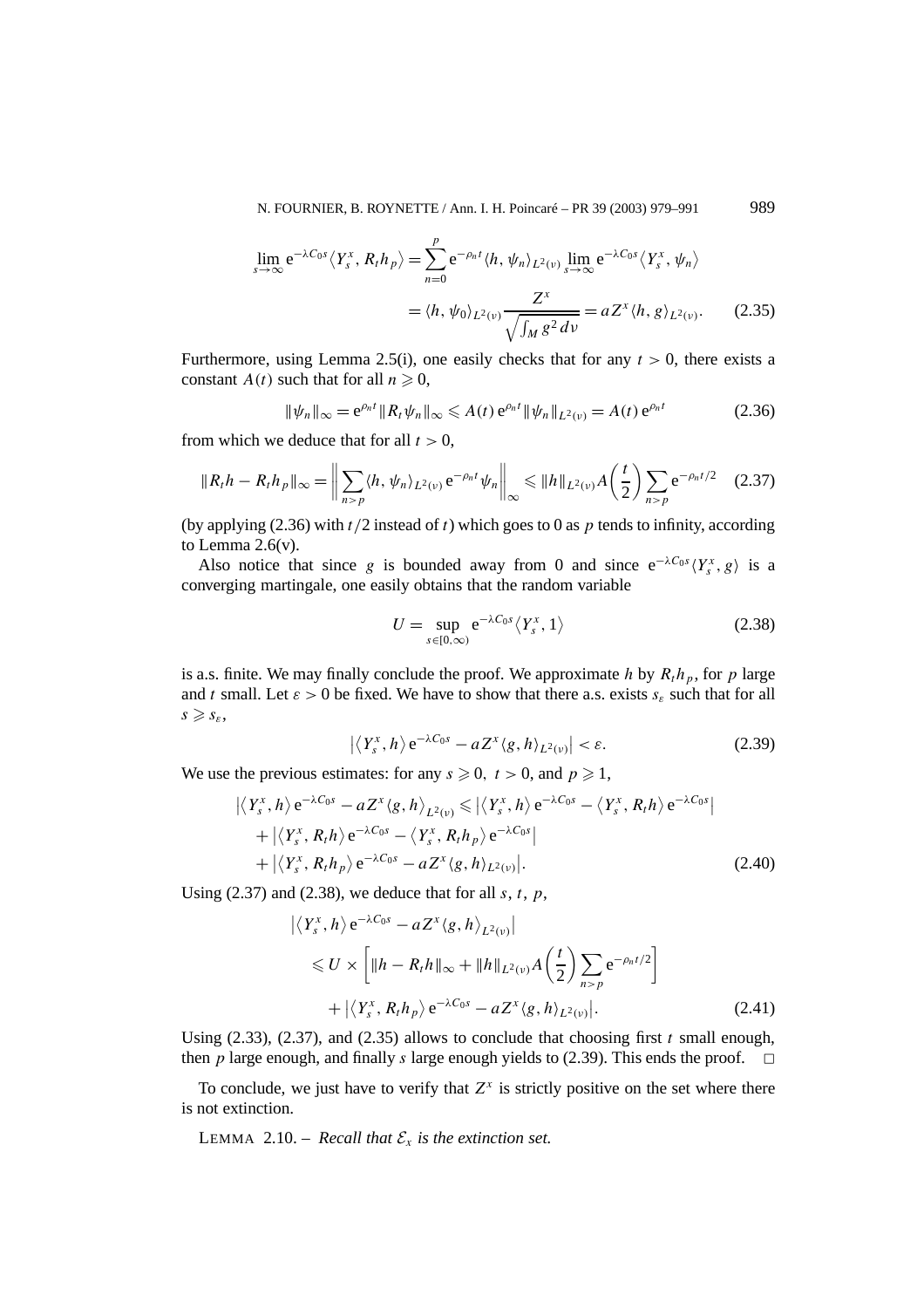(i)  $On \mathcal{E}_x^c$ ,  $\lim_{t \to \infty} \langle Y_t^x, 1 \rangle = +\infty$  *a.s.* 

(ii) *Furthermore,*

$$
P\left[\mathcal{E}_x^c \cap \{Z^x = 0\}\right] = 0. \tag{2.42}
$$

*Proof.* – We first prove (i). Recall that  $\langle Y_t^x, 1 \rangle$  is N-valued. Hence, one easily understands that it suffices to show that for all  $N \in \mathbb{N}_* = \{1, 2, 3, ...\}$ ,  $P[\liminf_{t\to\infty} \langle Y_t^x, 1 \rangle =$ *N*] = 0. Let thus  $N \in \mathbb{N}^*$  be fixed. First notice that

$$
\tilde{p}_0 = \inf_{y \in M} p_0(y) \ge \frac{1}{2} \left( 1 - C_0 - \frac{C}{\lambda} \right) > 0.
$$
\n(2.43)

Then, set  $T_0 = 0$ ,  $S_0 = 0$ , and define recursively the stopping times

$$
S_n = \inf\{s > T_n; \ \Delta\langle Y_s^x, 1\rangle \neq 0\},
$$
  
\n
$$
T_{n+1} = \inf\{s > S_n; \ \langle Y_s^x, 1\rangle = N\},
$$
\n(2.44)

where  $\Delta \langle Y_s^x, 1 \rangle = \langle Y_s^x, 1 \rangle - \langle Y_{s-}^x, 1 \rangle$ . Then,

$$
P\left[\liminf_{t\to\infty}\left\langle Y_t^x, 1\right\rangle = N\right] = P\left[\lim_{n} T_n = \infty, \sum_{n\geq 1} \mathbf{1}_{\Delta(Y_{S_n}^x, 1) = -1} < \infty\right].\tag{2.45}
$$

Due to the Borel–Cantelli lemma, this last quantity equals 0, since conditionnaly on the sequence  ${T_n, S_n}_{n \geq 1}$ , the events  $\{\Delta \langle Y_{S_n}^x, 1 \rangle = -1\}$  are independent and with probability bounded below by  $\tilde{p}_0$ .

Next, we prove (ii). Denote by  $B = \mathcal{E}_x^c \cap \{Z^x = 0\}$ . On the set *B*,  $\lim_{t \to \infty} \langle Y_t^x, 1 \rangle =$  $+\infty$  a.s., while  $\lim_{t\to\infty} e^{-\lambda C_0 t} \langle Y_t^x, 1 \rangle = 0.$ 

For any  $t \ge 0$ , denote by  $X_t^i$ , for  $i \in \{1, ..., \langle Y_t^x, 1 \rangle\}$ , the points of the support of  $Y_t^x$ . Then one may write, for all  $s \ge 0$ ,  $t \ge 0$ ,

$$
\langle Y_{t+s}^x, 1 \rangle e^{-\lambda C_0(t+s)} = e^{-\lambda C_0 t} \sum_{i=1}^{\langle Y_t^x, 1 \rangle} e^{-\lambda C_0 s} \langle Y_s^{X_t^i}, 1 \rangle,
$$
 (2.46)

where  $Y^{X_t^i}$  are independent branching processes starting from  $\delta_{X_t^i}$  conditioned on  $\mathcal{F}_t$ . Making *s* tend to infinity, we deduce, using Lemma 2.9 and the fact that  $\langle 1, g \rangle_{L^2(\nu)} = 1$ , that on *B*, for all *t*,

$$
\sum_{i=1}^{(Y_t^x,1)} Z^{X_t^i} = 0.
$$
\n(2.47)

Using Corollary 2.8(i) and the notations therein, we thus obtain that for all  $t \ge 0$ , all  $N \geqslant 1$ ,

$$
P[B] \leq P\left[\sum_{i=1}^{N} Z^{X_t^i} = 0, \langle Y_t^x, 1 \rangle \geq N\right] + P\left[\langle Y_t^x, 1 \rangle < N, \mathcal{E}_x^c\right] \leq (1 - \alpha)^N + P\left[\langle Y_t^x, 1 \rangle \leq N, \mathcal{E}_x^c\right].\tag{2.48}
$$